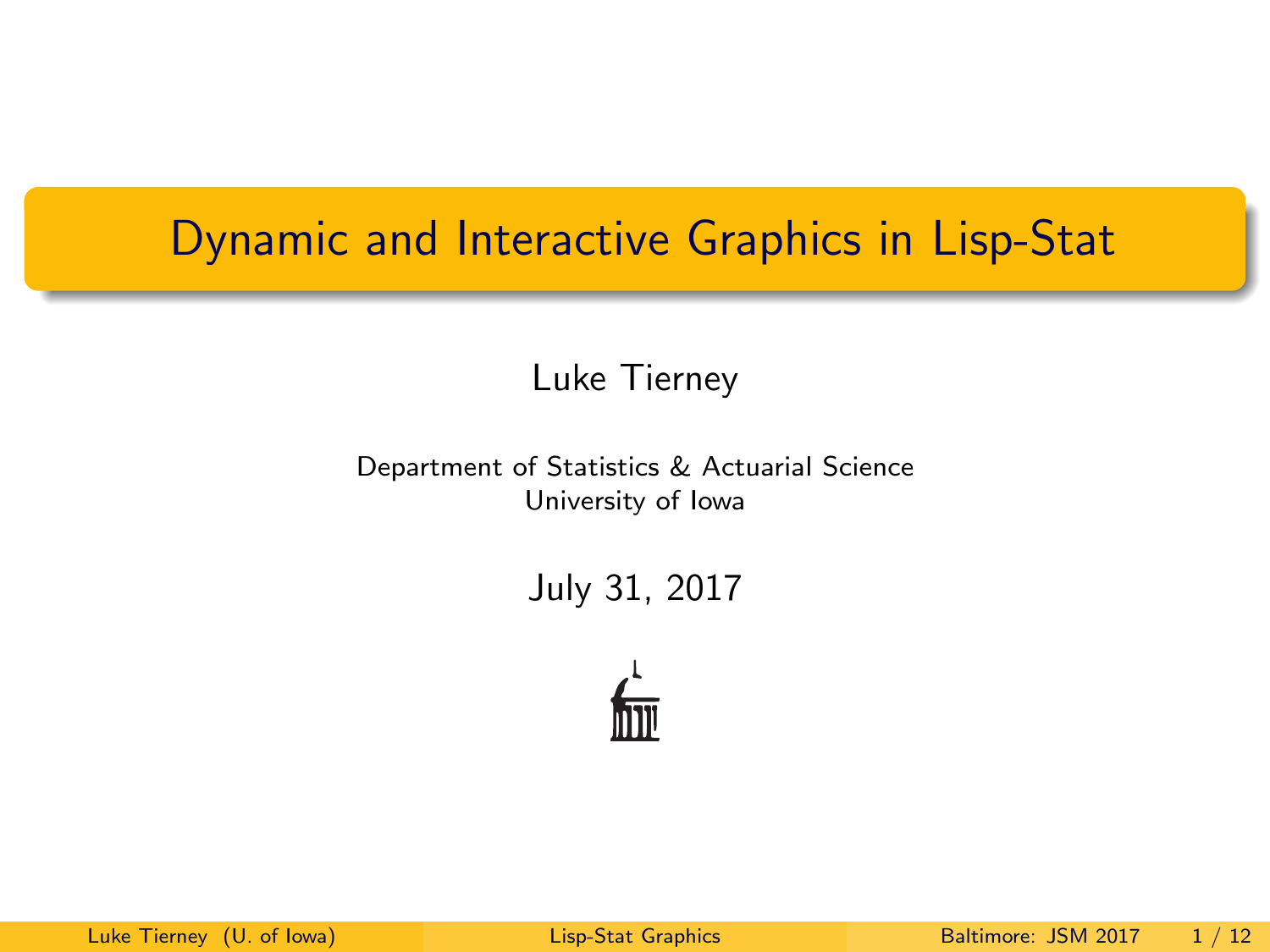

- This talk describes work in the late 1980s and 1990s for
	- making available basic interactive and dynamic graphics;
	- supporting experimentation and development of new methods.
- My first exposure to dynamic and interactive graphics was in work of Becker and Cleveland on linked brushing in a scatterplot matrix



The ideas were described in "Brushing scatterplots" (Becker and Cleveland, 1987, Technometrics)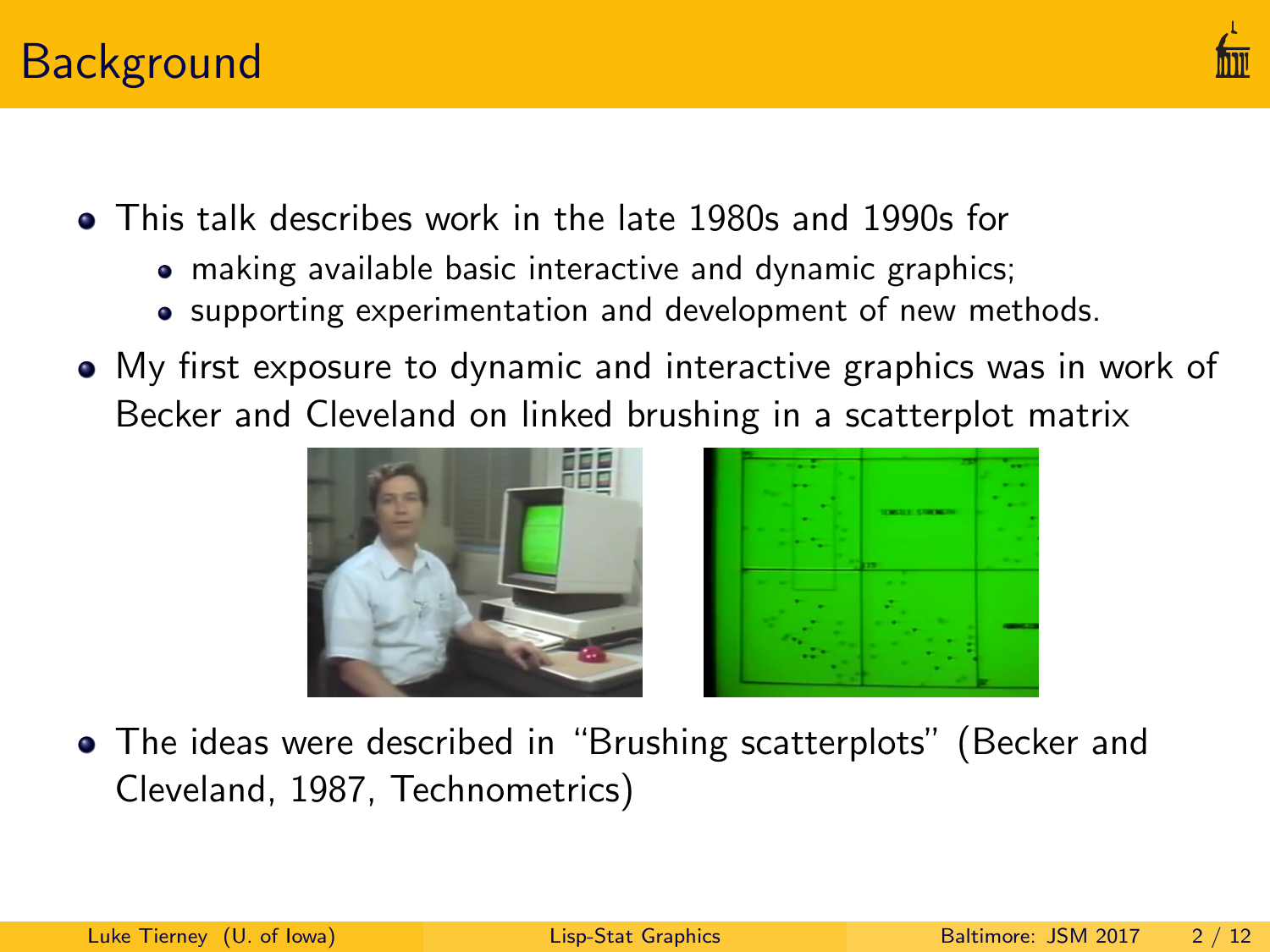# **Background**



- The hardware used was the ATT Teletype Model 5620 [\(BLIT\)](https://en.wikipedia.org/wiki/Blit_(computer_terminal))
- Other efforts at this time used Lisp Machines or high-end Unix workstations, all out of my price range.
- The Apple Macintosh had become available and was a more cost-effective option.
- My initial efforts involved developing two simple, stand-alone Macintosh applications for scatterplot brushing and point cloud rotation.
- Stand-alone tools need external tools for data preparation.
- The S language, available to a limited number of universities, provided an excellent integrated framework for data analysis and static graphics.
- Something similar was needed to support dynamic graphics.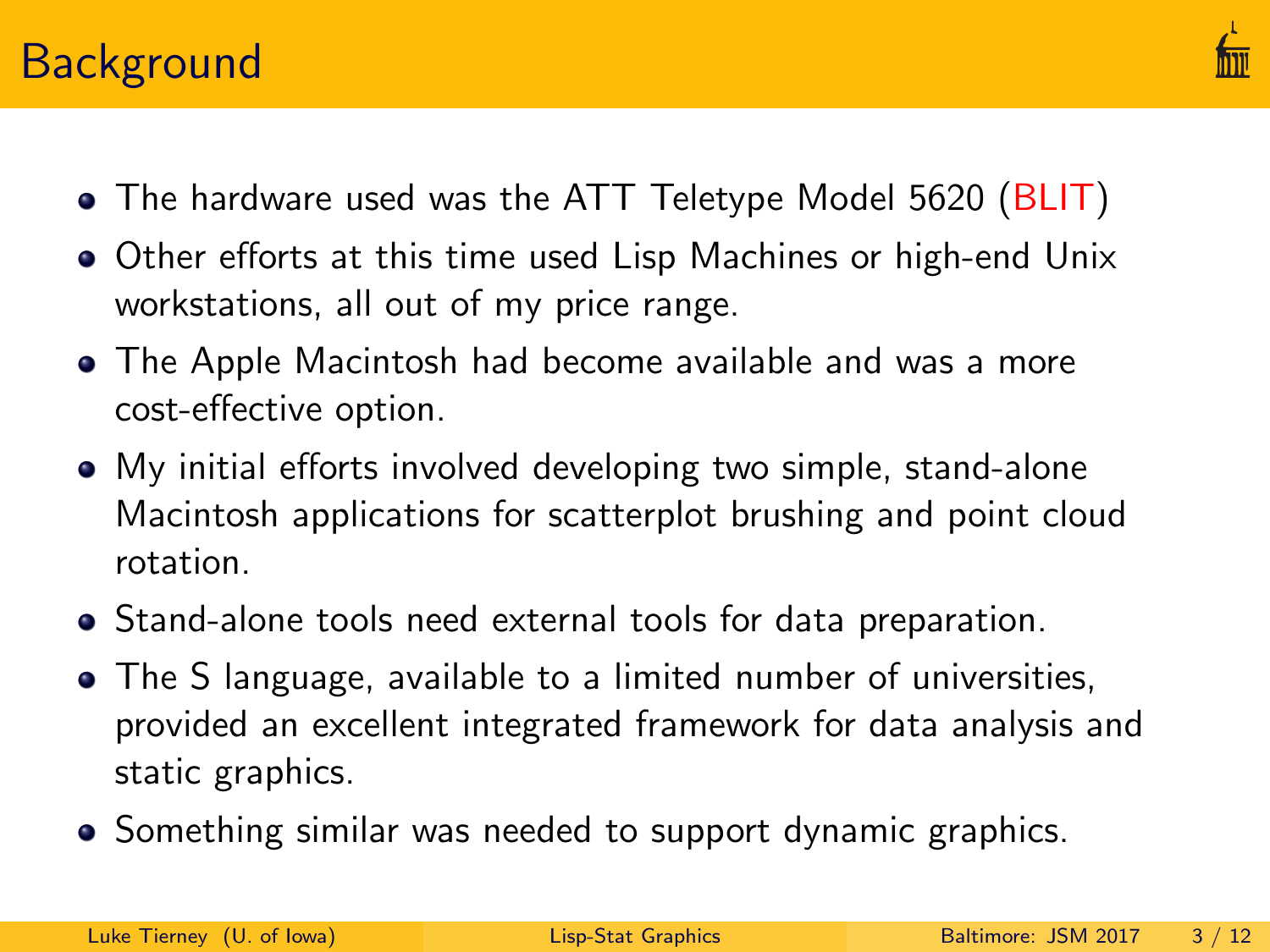

- An open source Lisp framework was a convenient choice.
- I used the XLISP implementation from David Betz, with added Common Lisp features.
- Some useful features of Lisp:
	- Supports a functional programming style;
	- Macro system for adding new syntax;
	- Easy to modify to support vectorized operations.
	- Easy to develop new object systems.
	- A good exceptional condition handling system;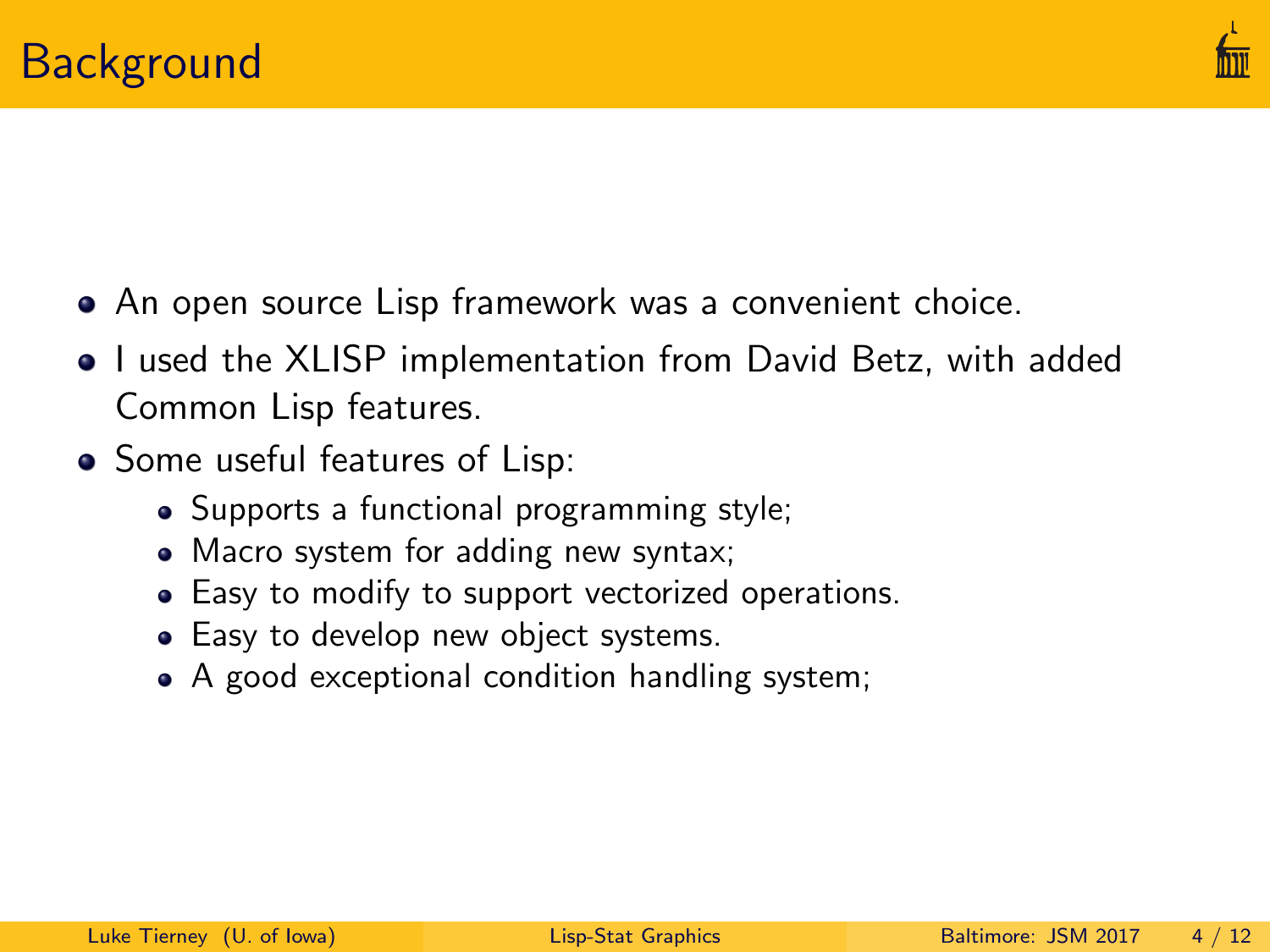- A command line interface (CLI) for interactively expressing computations;
- Integrating the command line with interactive graphics event processing.
- Prototype-based object system for graphics and models.
	- Multiple inheritance to support *mixin* style of programming.
- $\bullet$  Plots represent views on  $p$ -dimensional space.
	- Support linear transformations of space.
- Each plot has its own window/menu.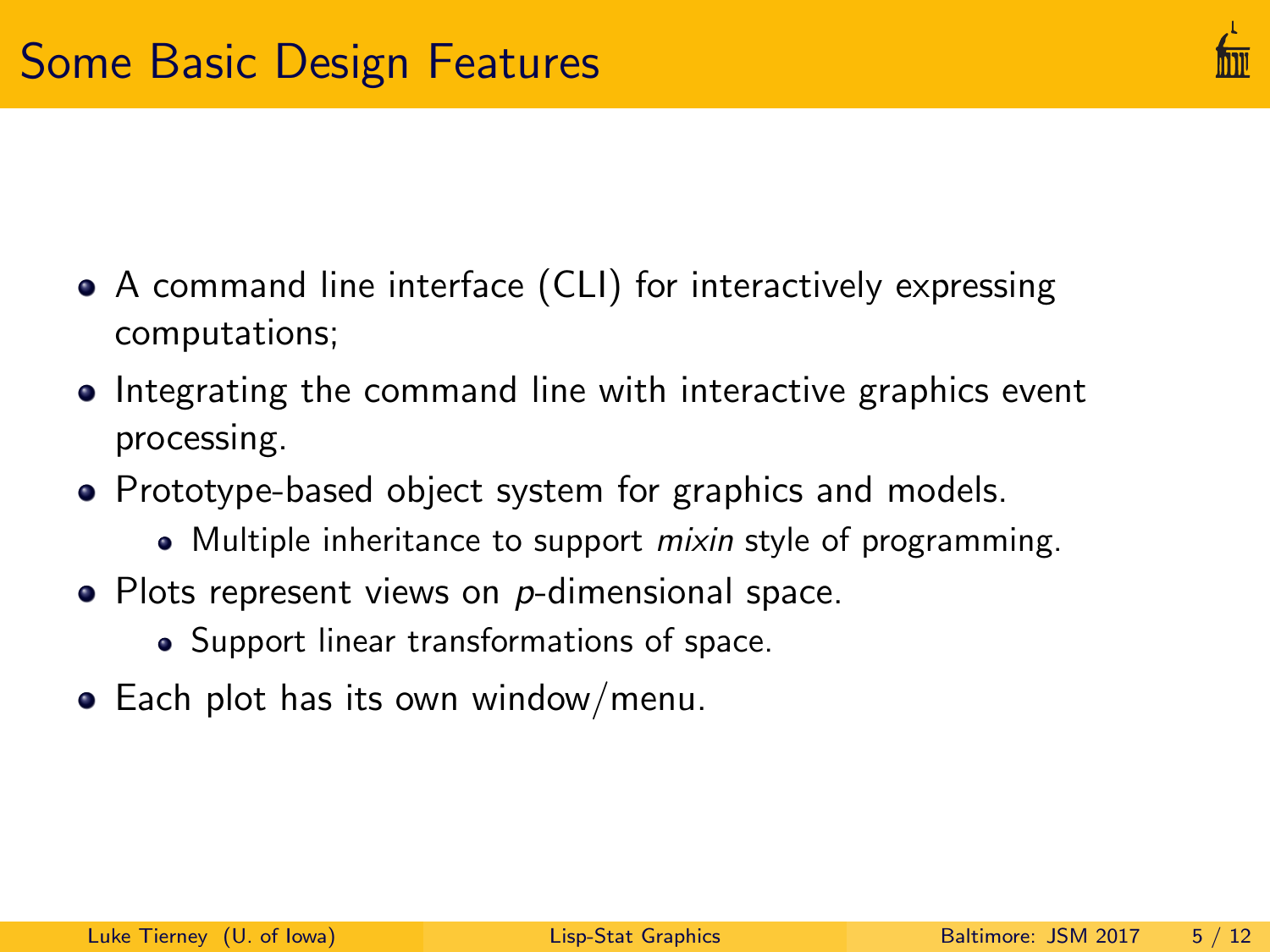

#### • Lisp prefix function call syntax:

```
(\log x)(+ 1 2)(* (log x) 2)
```
• Defining a variable:

(def abrasion-loss (list 372 206 175 ...))

**•** Summaries:

```
(mean abrasion-loss)
(median abrasion-loss)
```
• Some plots:

```
(plot-points abrasion-loss tensile-strength)
(histogram hardness)
```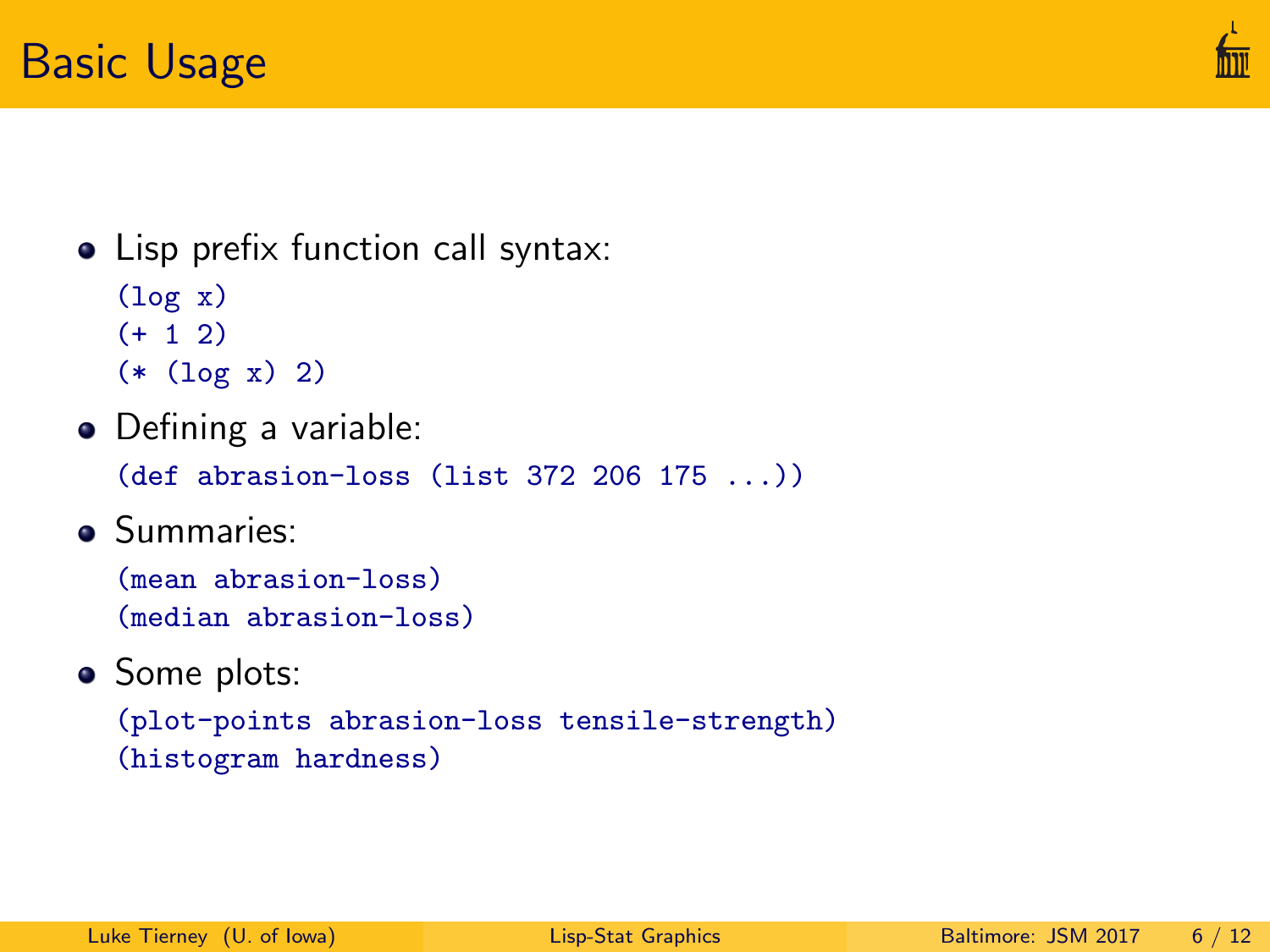

### • Standard plot objects:

- histogram histogram
- $\bullet$  scatterplot plot-points
- 3D point cloud spin-plot
- $\bullet$  scatterplot matrix scatterplot-matrix
- **•** Standard interactions:
	- **·** identification
	- selection/brushing
	- adjusting selection color/symbol
	- linking multiple plots
- Interactive operations can also be done programmatically.

```
(send p :selection)
(send p :selection (< hardness 70))
```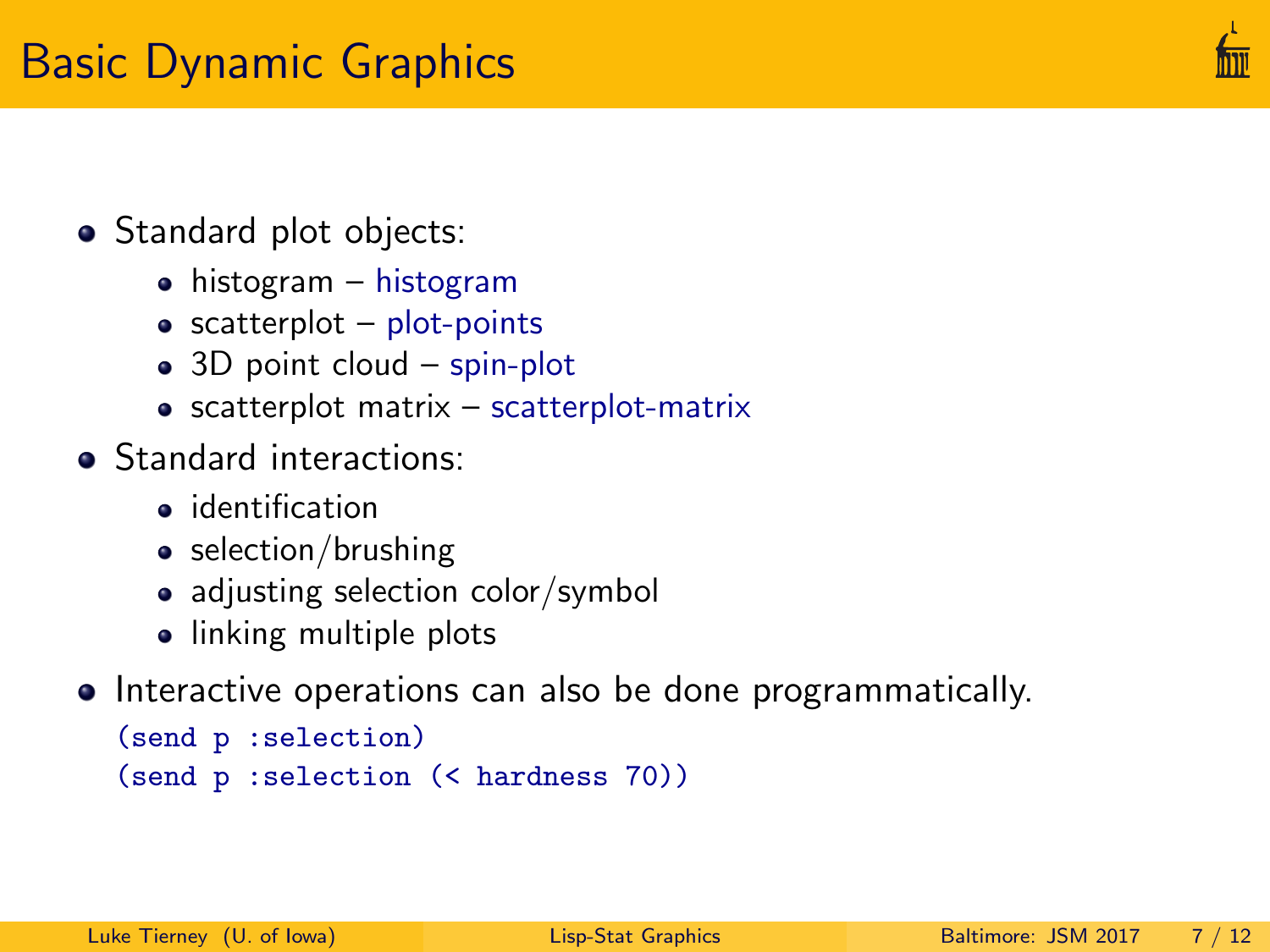

```
• Kernel density estimate with a slider control:
  (let* ((s (rseq 20 80 31))
         (p (plot-lines (kernel-dens abrasion-loss
                                      :points 30 :width (first s))))
         (d (sequence-slider-dialog
             s
             :action
             #'(lambda (w)
                  (send p :clear :draw nil)
                 (send p :add-lines
                        (kernel-dens abrasion-loss :points 30 :width w))
                  (pause (2))))(send p :add-subordinate d))
```
• Slider controls can also be incorporated into a plot as overlays.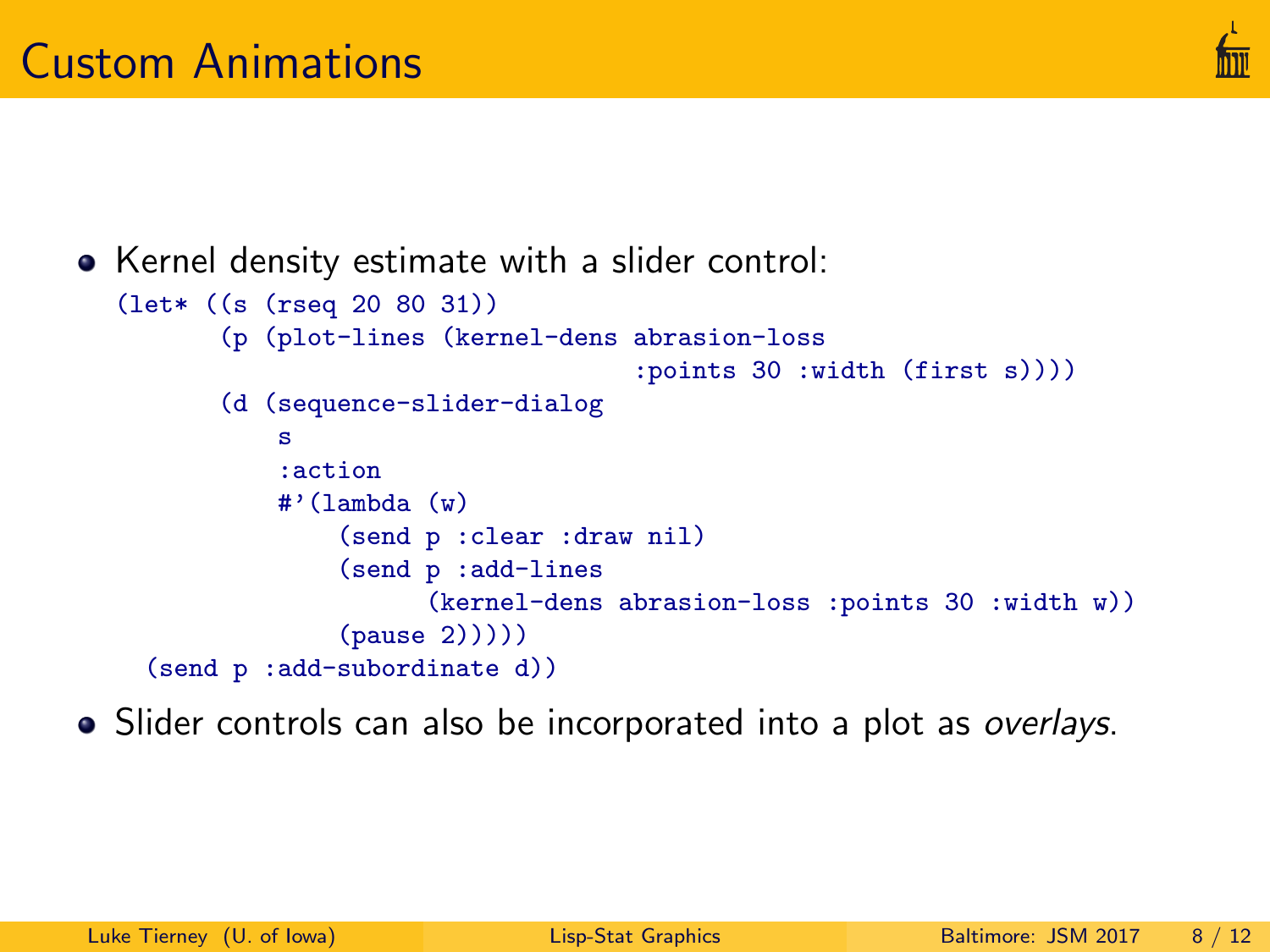- New interactions can be created by defining a new *mouse mode*.
- The *hand rotate* mode for spin plots is defined in about 30 lines of code.
- Response to changes in linked plots can be customized by defining a custom :adjust-screen method.
- A method to fit a smooth line to the currently highlighted or selected points in a scatterplot:

```
(defmeth p :adjust-screen ()
   (call-next-method)
   (let ((i (union (send self :points-selected)
                   (send self :points-hilited))))
     (send self :clear-lines :draw nil)
     (if (< 1 (length i))
         (let ((x (select x-var i))
               (y (select y-var i))
               (w (send self :kernel-width)))
           (send self :add-lines (kernel-smooth x y :width w)))
       (send self :redraw-content))))
```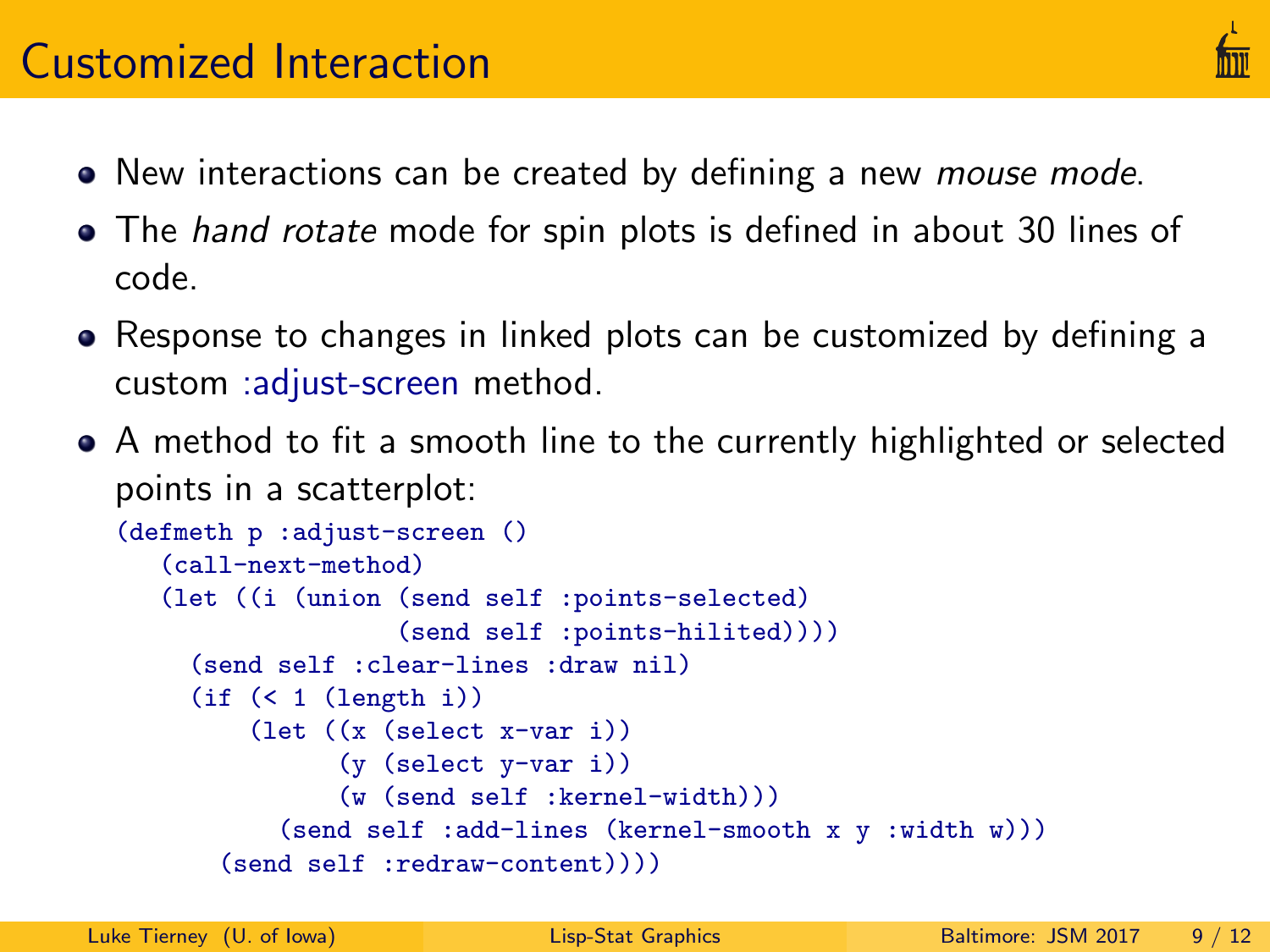

- New plot types can be created as new prototypes.
- A simple example is a parallel coordinates plot.
- Prototypes can inherit from one or more prototypes.
- This supports a *mixin* style of design.
- A grand tour mixin can be created to change the transformation of the p-dimensional data matrix according to a touring algorithm.
- A standard tour plot can be constructed from this mixin and a spin plot.
- A parallel coordinates tour can also be built fro the tour mixin and the parallel coordinates plot.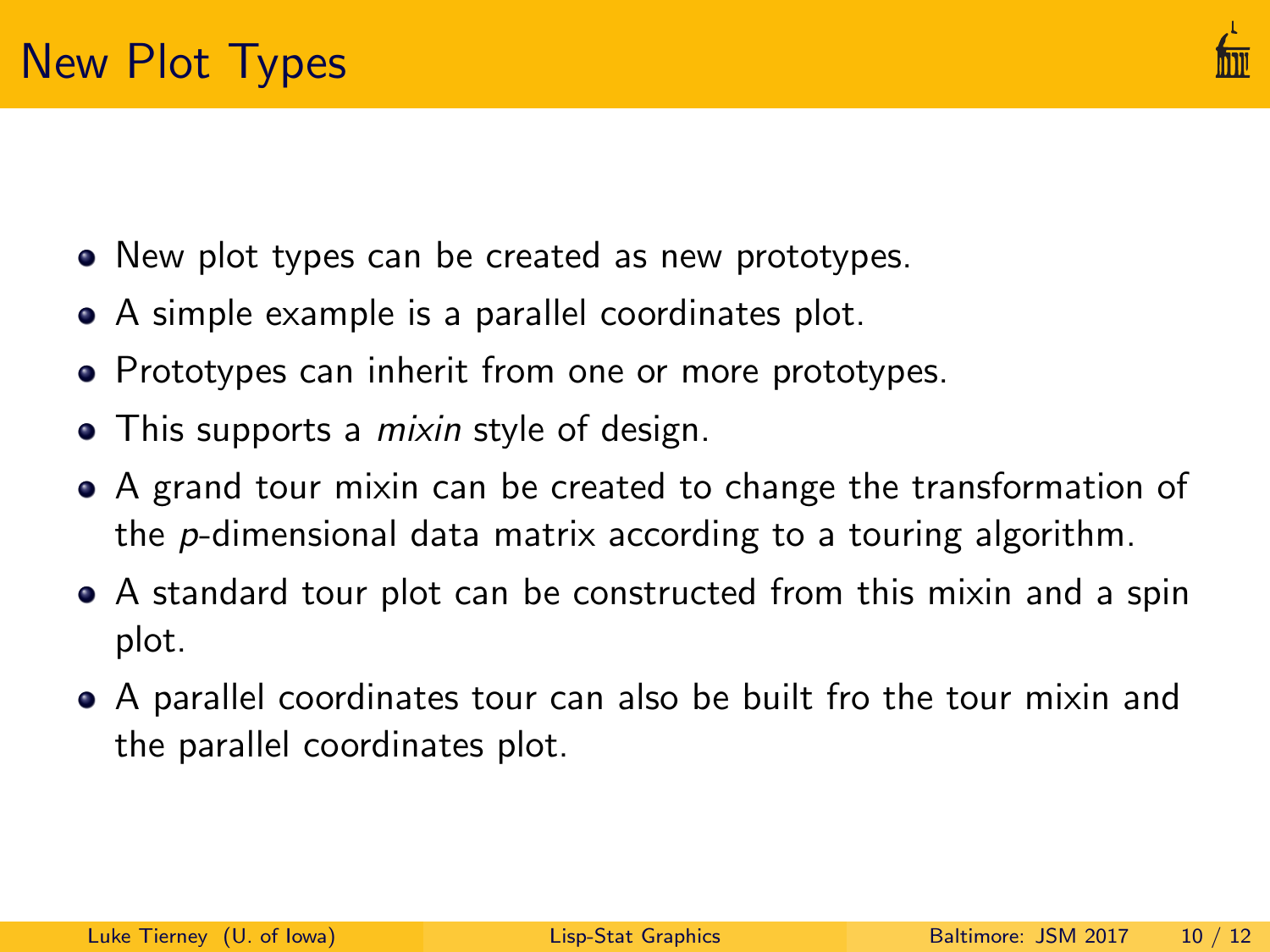